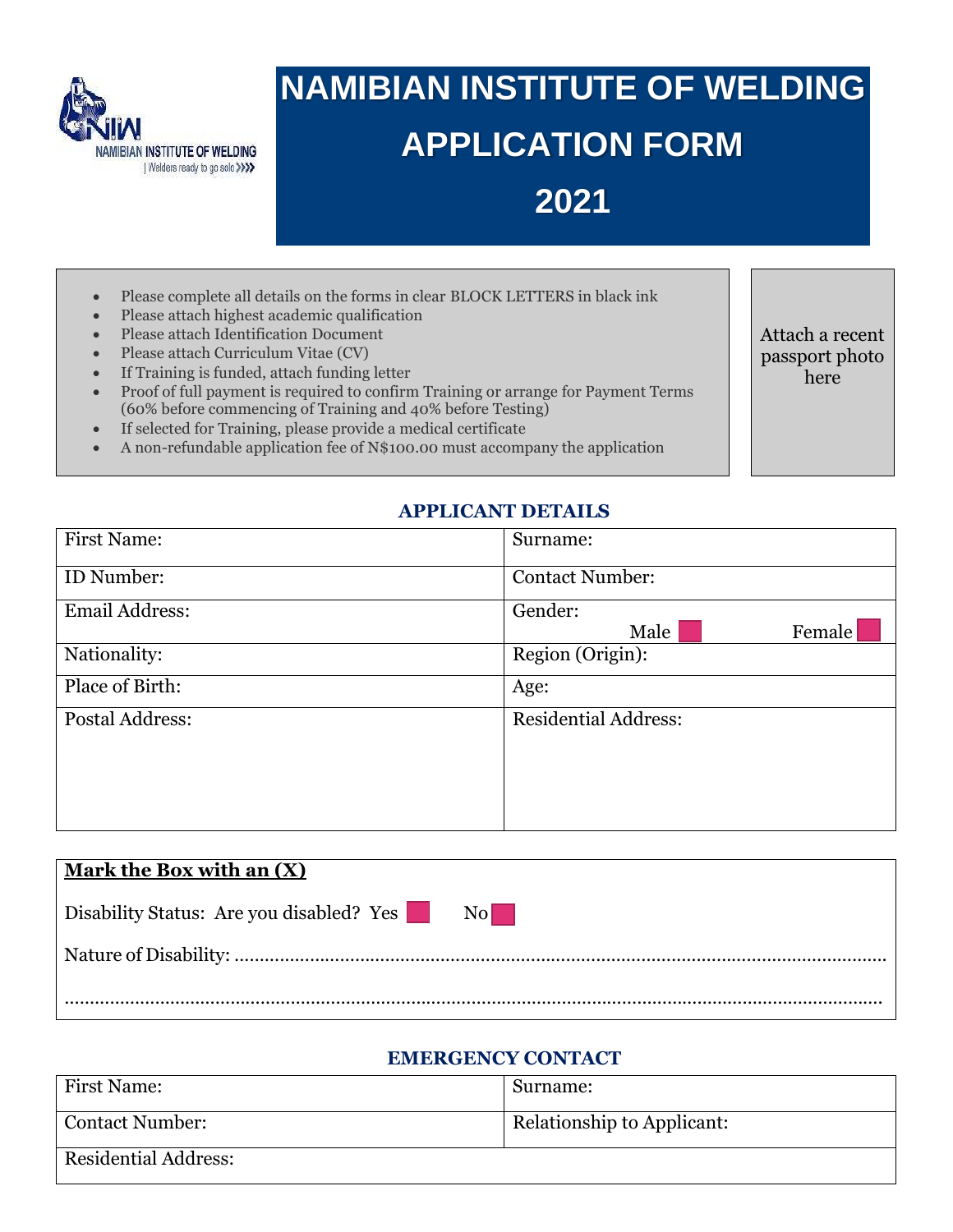#### **ENROLMENT INFORMATION**

Choose a Start Date (Intake dates attached to application form)

Start Date of Training:

#### **PROGRAM/SKILLS TRAINING**

# **Course Applying for** (Please Mark the box with X)

| Coded Welding on Plate (SMAW) 3G & 4G               | Coded Welding on Pipe (GTAW &<br><b>SMAW Combination) 6G</b> |  |
|-----------------------------------------------------|--------------------------------------------------------------|--|
| Coded Welding on Stainless Steel Pipe<br>(GTAW316L) | Metal Inert Gas (MIG)                                        |  |
| Flux-Core Arc Welding (FCAW)                        |                                                              |  |

## **Physical Requirements**

Physical requirements are standing for long periods of time, bending, grasping and moving in different positions. These requirements are those of the Institute and may exceed in an actual work environment.

# **Supplies Required (PPE)**

All students are required to have the following supplies (PPE) at the start of their Training: Welding Helmet, Safety glasses, Welding Overall (Fire retardant, navy), Welding Gloves, Safety boots (steel toe), Welding Apron and yoke.

## **Payment**

(Payment required before start of class, or otherwise pre-arranged)

| How do you plan on paying for the Training? |                            |                                  |               |  |  |
|---------------------------------------------|----------------------------|----------------------------------|---------------|--|--|
| Cheque                                      | <b>EFT</b>                 | <b>NSFAF</b>                     | Financial Aid |  |  |
| Company                                     |                            |                                  |               |  |  |
| <b>Account Name</b>                         |                            | Namibian Institute of Welding    |               |  |  |
| <b>Bank Name</b>                            | <b>First National Bank</b> |                                  |               |  |  |
| <b>Account Number</b>                       |                            | 622 648 330 23                   |               |  |  |
| <b>Branch Number</b>                        |                            | 280 472                          |               |  |  |
| Email: (Proof of Payment)                   |                            | info@namibiainstitutewelding.net |               |  |  |
| Reference:                                  |                            | <b>Please use Student Name</b>   |               |  |  |

## How do you plan on paying for the Training?

## **Person or Company responsible for payment**

| Name & Surname/Institution |                    |  |
|----------------------------|--------------------|--|
| <b>Contact Number</b>      |                    |  |
| <b>Email Address</b>       |                    |  |
| <b>SIGN ACCEPTANCE</b>     | <b>DATE SIGNED</b> |  |
|                            |                    |  |